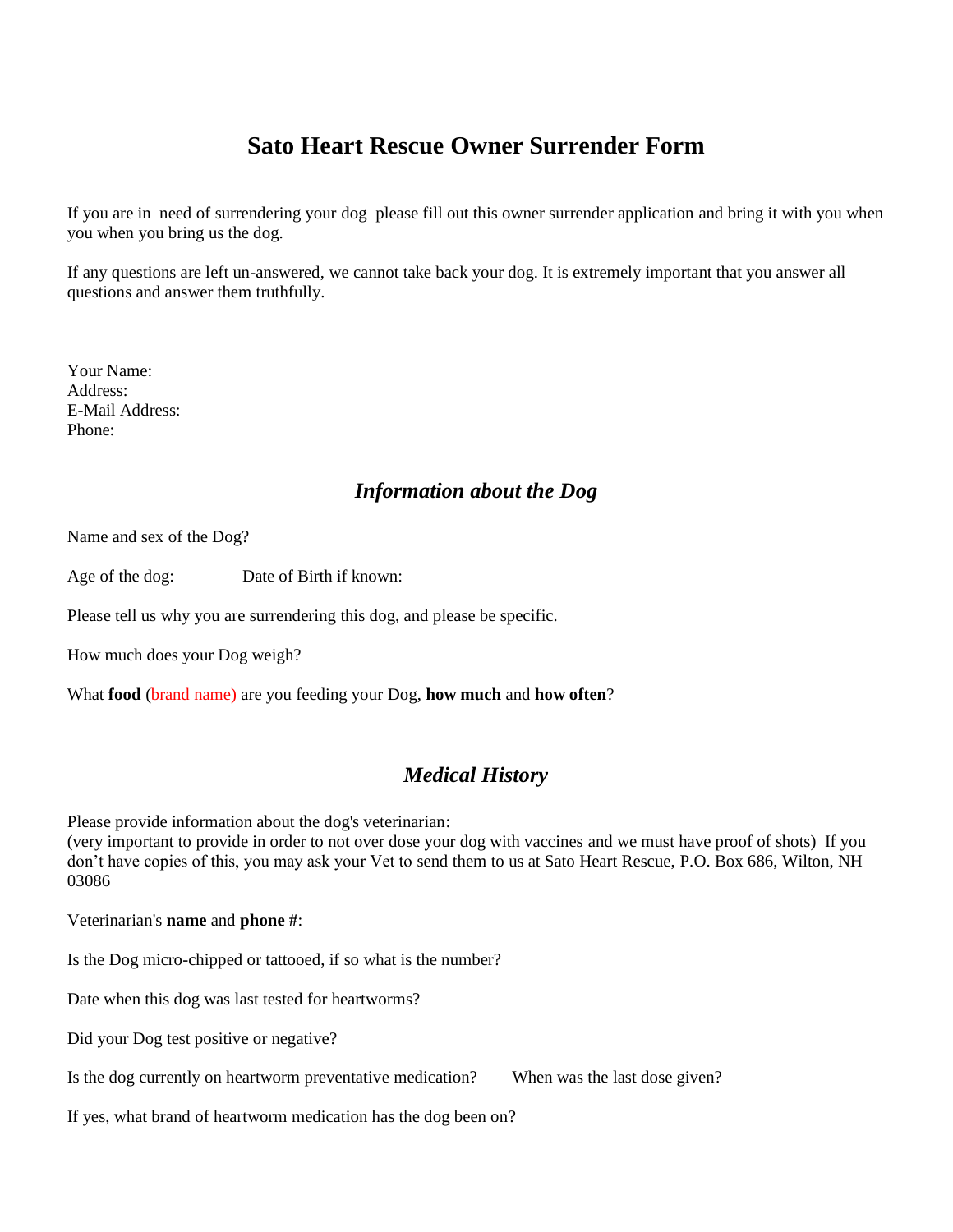Is the dog currently on flea and tick preventative medication? When was the last dose given? If yes, what brand of flea and tick preventative has the dog been on? Is this dog current with his/her vaccinations? Does the dog have any known health issues? If so, please explain in detail.

#### *Behavior*

Is the dog housebroken?

Will the dog allow you to examine his/her body without much trouble? How does the dog behave around adults? Friendly Shy Nervous Difficulty with Men? Difficulty with Women? Difficulty with Children? Other (specify): Is the dog good around children under 5 years of age? Has the dog ever bitten or snapped or bitten anyone? If yes, please explain  $\&$  be specific, was it reported? Has the dog ever shown any aggression towards anyone or another animal? If yes, please explain and be specific. How does the dog behave at the vet? Friendly Shy Nervous Aggressive Needs to be muzzled? If yes, please explain & be specific. Is the dog good and well socialized around? Male Dogs? Female Dogs? Small Dogs? Cats? Other Small Animals?

If you answered **no** to any of the 6 questions above, please explain & be specific.

Do you feel the dog is overly possessive about his food, treats or toys? If yes, please explain in detail below;

Please tell us about any other behavior issues this dog may have.

### *Training*

Did you take this Dog to obedience training, if so where (name  $\&$  phone # of Trainer)?

Please list any commands the dog has knowledge of:

I certify the information provided on this form to be true & correct. I understand that a physical evaluation of the dog, will be performed by an experienced rescue volunteer to ensure we feel the dog is re-homeable before my Dog is accepted into Sato Heart Rescue. If during the evaluation process we find the information contained in this surrender